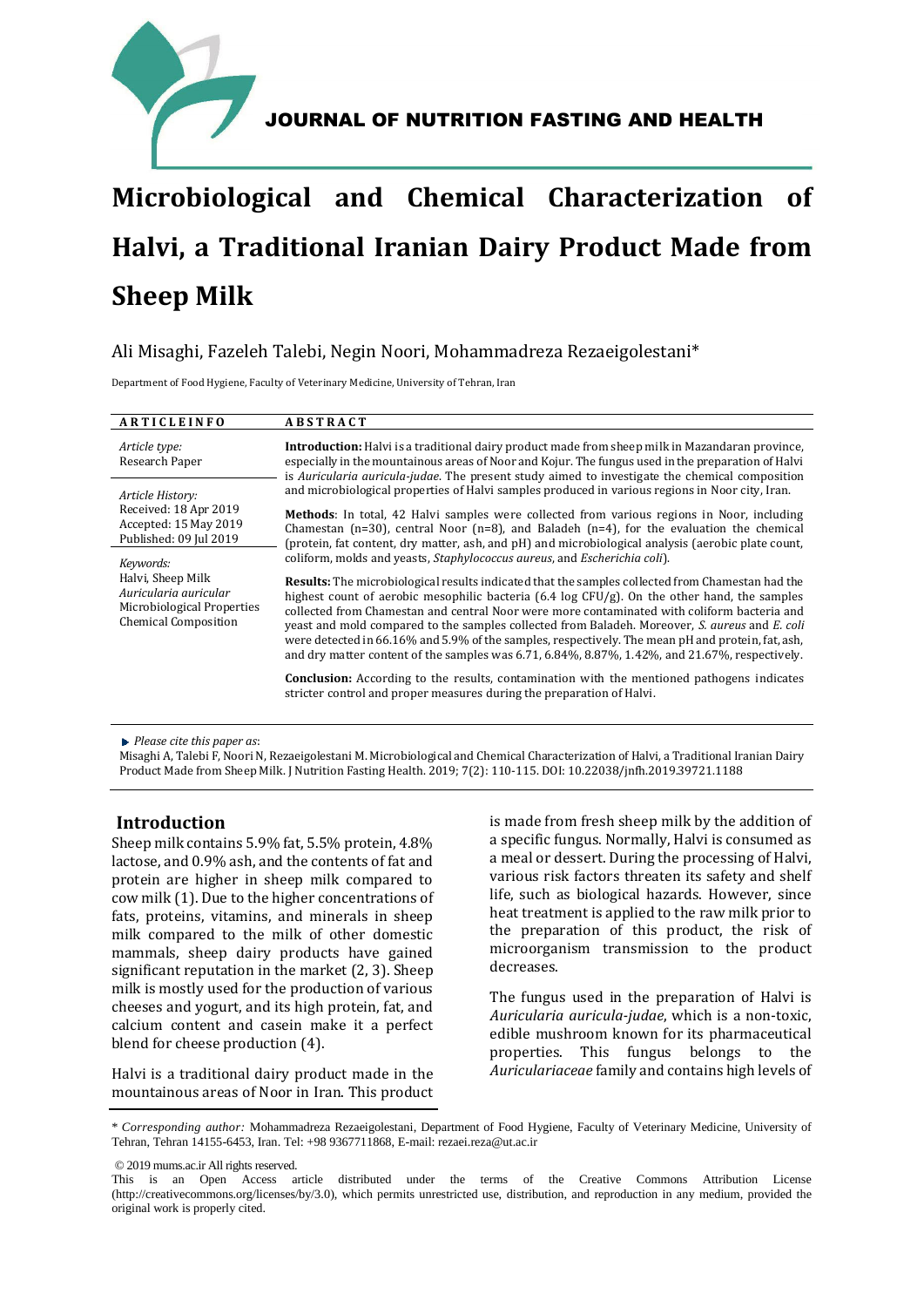JNFH

protein and carbohydrates (4). Figure 1 depicts the entire process of Halvi preparation.

Heating Sheep Milk at Temperature of 70-80°C (20 min)

 $\bar{\mathbf{r}}$ 

Cooling to Temperature of 35-40°C (optimum temperature for activity of fungal enzymes)

↓

Addition of Fungus to Milk (one middle-sized fungus/1 liter of milk)

 $\perp$ 

Fast Stirring (3-5 min)

↓

Removal of Fungus and Preservation of Concentrated Milk at Room Temperature

↓

Formation of Halvi after 20-30 Minutes

**Figure 1.** Process of Halvi Production

Despite the common consumption of Halvi in the northern regions of Iran, no reports have been published on the characterization of Halvi. The present study aimed to evaluate the microbiological and chemical properties of Halvi produced in various regions in Noor, Iran.

#### **Materials and Methods**

#### *Experimental Materials*

The bacterial culture media used in the present study was purchased from Merck (Germany). All the reagents and chemicals were of laboratory or analytical grade.

#### *Experimental Methods*

#### *Sampling*

This study was conducted in the summer of 2012. Halvi samples were collected from various regions in the city of Noor in Mazandaran province, Iran, including central Noor, Chamestan, and Baladeh. The Halvi samples were produced from sheep milk. In total, 42 samples were collected via convenience sampling from the mentioned regions, including 30 samples from Chamestan, eight samples from central

Noor, and four samples from Baladeh. Afterwards, the samples were transferred to the laboratory in an ice box under aseptic conditions.

#### *Chemical Analysis*

Triplicate Halvi samples were used for the evaluation of the main chemical parameters using standard methods for dairy products (5, 6). The measured parameters included protein content (Kjeldahl method), fat content (Gerber method), dry matter content (IDF method), ash content (gravimetric incineration), and pH (pH meter; model: M220 Corning, NY, USA).

#### *Microbial Analysis*

In total, 10 grams of the Halvi samples were homogenized with 90 milliliters of sterile peptone water (0.1%) using a stomacher (model: Lab Blender 400, Intersciences, France) for two minutes. Serial decimal dilutions of the homogenate were prepared with the same diluent and plated in duplicate on specific media. The microbial examinations included the aerobic plate count (APC), which was evaluated on a plate count agar for 24-48 hours at the temperature of 30°C, total coliform and *E. coli*, which were enumerated on violet red bile agar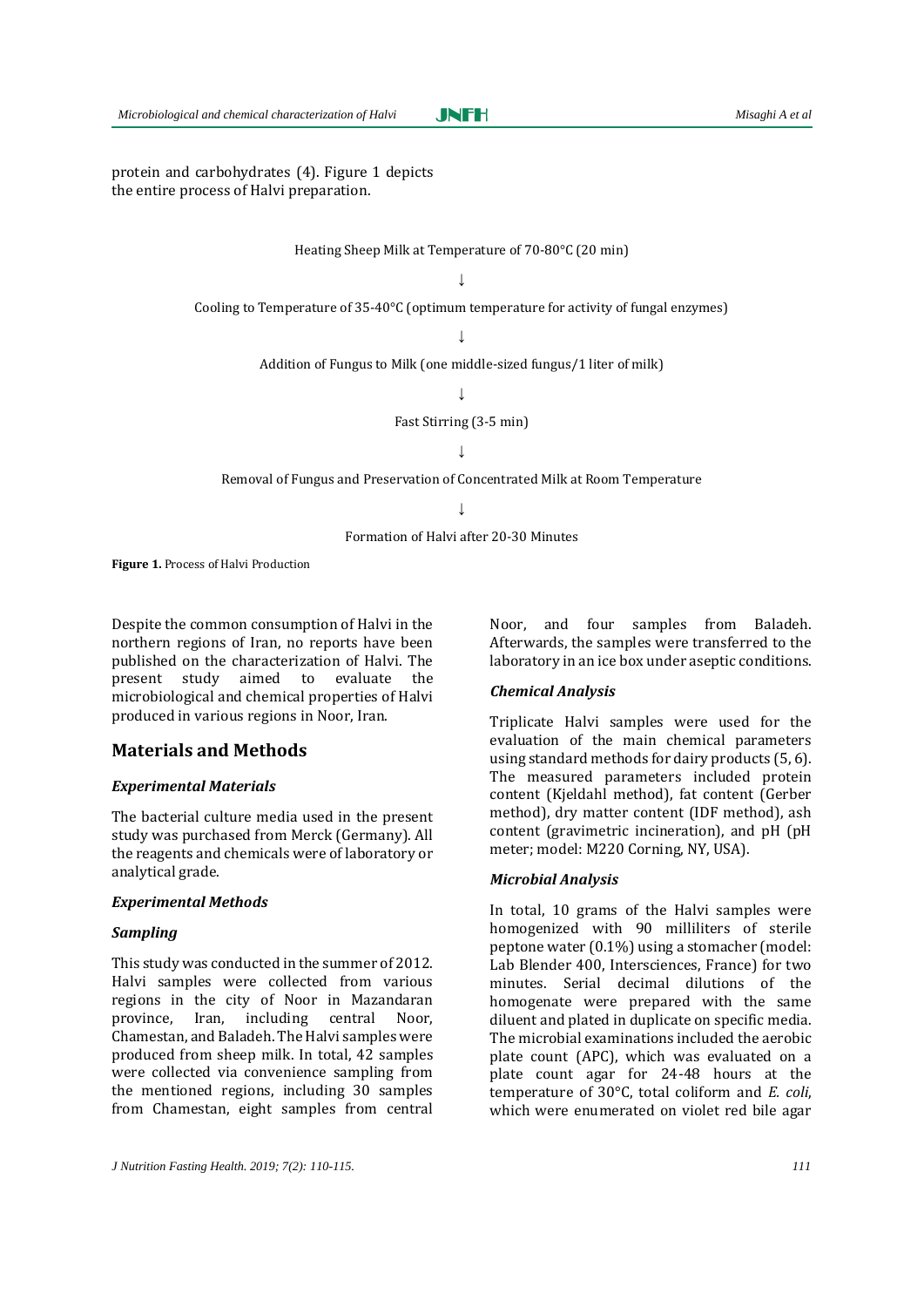and incubated at the temperature of 35°C for 24 hours, levels of molds and yeasts, which were determined on potato dextrose agar at the temperature of 25°C for five days, and *S. aureus,*  which was detected on Baird-Parker agar at the temperature of 37°C for 48 hours (6).

#### *Statistical Analyses*

Data analysis was performed in SPSS version 16.0 (SPSS for Windows), and the numerical data were expressed as mean and standard deviation (SD).

**Table 1.** Chemical Composition of Halvi Samples (mean±SD)

#### **Results**

#### *Chemical Composition*

The chemical composition of the Halvi samples is presented in Table 1. According to the information in this table, the highest protein, fat, and dry matter content was 7.4%, 9.3%, and 22.3%, respectively in the samples collected from central Noor, while the highest ash content was observed in the samples collected from Chamestan. In addition, the pH of the Halvi samples collected from central Noor, Baladeh, and Chamestan was determined to be 7.2, 6.6, and 6.6, respectively.

|                                  | Region           |                     |                 |
|----------------------------------|------------------|---------------------|-----------------|
| <b>Proximate Composition (%)</b> | Chamestan        | <b>Central Noor</b> | <b>Baladeh</b>  |
| Protein                          | $6.9 \pm 1.67$   | $7.43 \pm 1.11$     | $5.28 \pm 0.57$ |
| Fat                              | $8.84 \pm 3.7$   | $9.3 \pm 1.9$       | $7.25 \pm 3.18$ |
| Dry Matter                       | $21.94 \pm 6.31$ | $22.32 \pm 1.73$    | 18.36±2.27      |
| Ash                              | $1.45 \pm 0.6$   | $1.36 \pm 0.4$      | $1.32 \pm 1.43$ |
| pH                               | $6.6 \pm 0.3$    | $7.2 \pm 0.2$       | $6.6 \pm 0.1$   |

#### *Microbiological Evaluation*

The microbiological analysis of the collected Halvi samples is shown in Figure 2 and Table 2. As is depicted in Figure 2, the highest APC (6.4 log CFU/g) belonged to the samples collected from Chamestan, while the same values were recorded in the other samples (4.4 log CFU/g). With regard to the counts of coliform bacteria, yeasts, and molds, the samples collected from Chamestan and central Noor were more contaminated compared to the samples obtained from Baladeh. Among 30 examined Halvi samples collected from Chamestan, 13.3% had *S. aureus*  contamination*,* which was lower than the recorded rate in the samples collected from central Noor and Baladeh. As for *E. coli* and *S. aureus,* the samples collected from central Noor were the most contaminated products compared to the other samples. It is also notable that no *E. coli* was detected in the samples collected from Baladeh.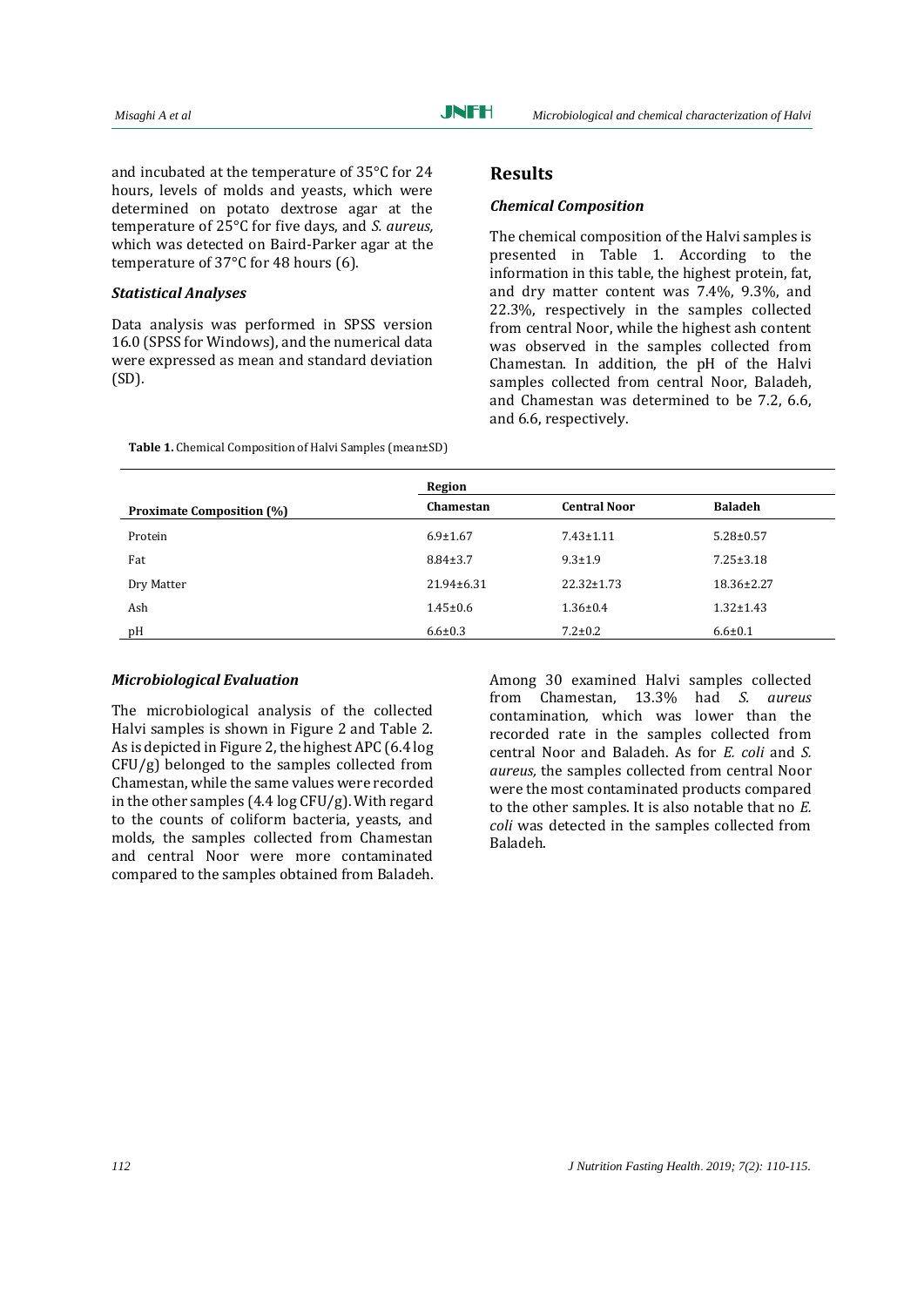

**Figure 2.** Counts of Aerobic Mesophilic Bacteria, Coliforms, Yeasts, and Molds (log 10 CFU/g) in Halvi Samples Collected from Various Regions in Mazandaran, Iran

| <b>Region</b>       | <b>Bacteria</b>         |                          |  |
|---------------------|-------------------------|--------------------------|--|
|                     | <i>S. aureus</i> $(\%)$ | $E.$ coli $(\%)$         |  |
|                     |                         |                          |  |
| Chamestan           | 13.3                    | 10                       |  |
| <b>Central Noor</b> | 50                      | 12.5                     |  |
| <b>Baladeh</b>      | 25                      | $\overline{\phantom{a}}$ |  |
| -None detected      |                         |                          |  |

### **Discussion**

#### *Chemical Composition*

In the present study, evaluation of the chemical composition of various Halvi samples indicated slight variations in the main components of the samples collected from various areas. Although the chemical composition of various traditional dairy products has been investigated in previous studies, no reports have been published on the characterization of Halvi. In a study in this regard, Aygun et al. (2005) assessed some of the chemical properties of Carra cheese, which is a traditional cheese variety produced in Turkey (6). According to the obtained results, the mean fat content of the Carra samples was 26.77%, and the pH value was within the range of 4.53-6.32.

Another similar research was focused on the investigation of the chemical properties of cheese Halva, which is a traditional Turkish cheese (7). In terms of chemical composition,

high variations were observed in the examined products, and the mean content of dry matter, fat, protein, sodium chloride, ash, and pH of the cheese samples was reported to be 84.32, 37.44, 13.75, 0.58, 1.49, and 5.3 kg/100 kg, respectively.

In the study by Cakmakci et al. (2011), the main chemical composition of Ispir Kaymak (a Turkish creamy dairy product) was assessed in 10 samples (8). Inconsistent with the results of the present study, the composition of the samples in the mentioned research varied widely, with the dry matter content reported to be within the range of 70.8-91.3% and fat content within the range of 43.0-63.0%. In this regard, the results of the mentioned study indicated that these variations could be due to the absence of standardized production in practice.

In another study, Farimani et al. (2017) assessed the traditional yogurt produced by nomads in terms of chemical properties (Hajimohamadi farimani, Habibi Najafi, and Fazli Bazaz, 2017).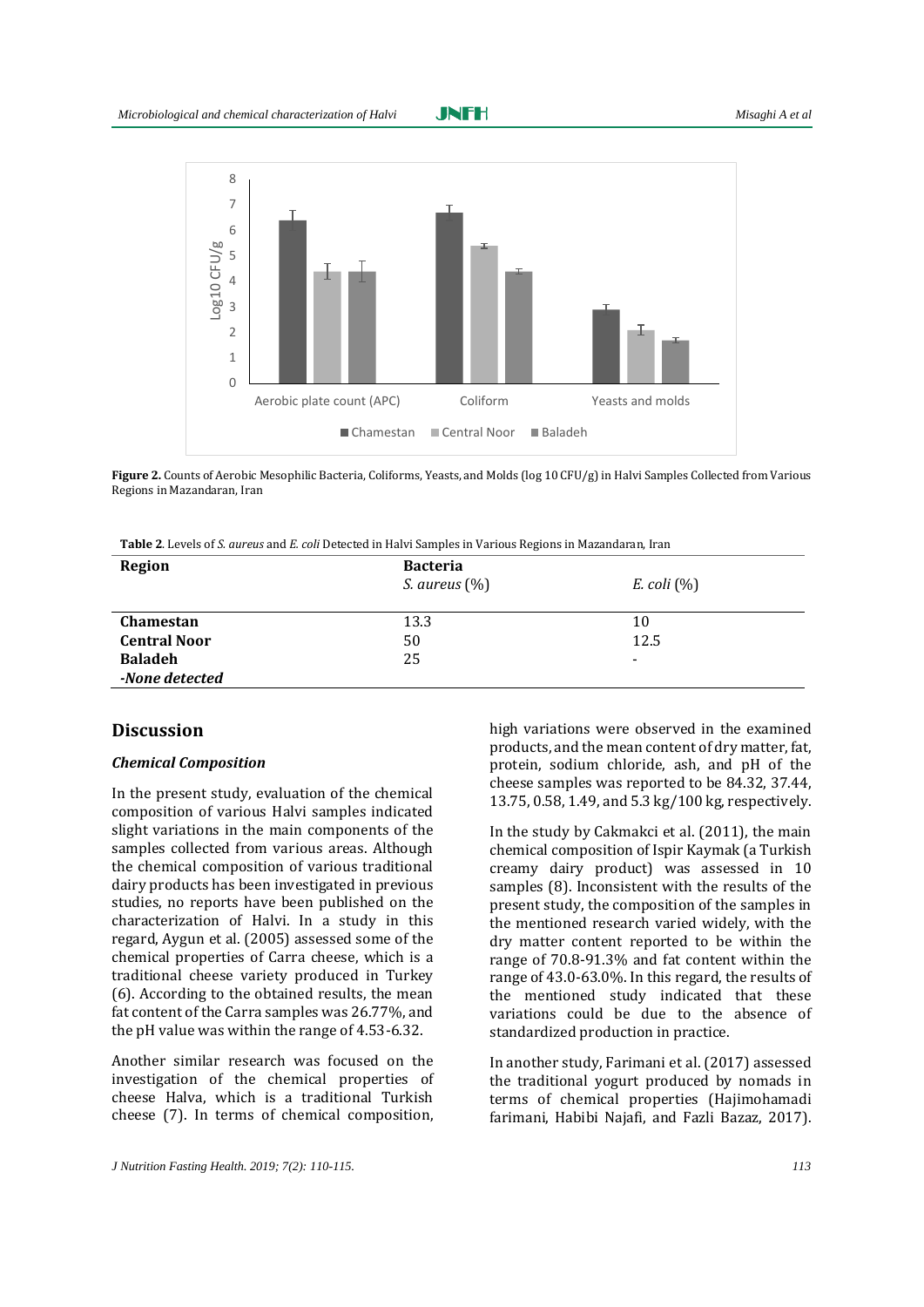According to the obtained results, the pH of the samples was within the range of 3.8-4.3, and the

composition of yogurts have revealed that the chemical composition of the tested Halvi samples is generally closer to yogurt compared to other dairy products, such as various types of cheese (10).

Based on the national dairy standards, the maximum accepted level of most dairy products is 4 log CFU/g (11). Our findings demonstrated that the APC value of 69.04% in the tested Halvi samples was below the acceptable limit.

In a research in this regard, Aygun et al. (2005) investigated the microbiological quality of Carra (a traditional Turkish cheese), reporting the mean APC value to be 8-9 log CFU/g in the cheese samples, which is relatively higher than the recorded value in the present study (6). Similar studies have also been focused on the count of aerobic mesophilic bacteria in two types of traditional Turkish cheese (Ispir Kaymak and Helva). Accordingly, the APC values have been estimated at 7.6 and 4.02 log CFU/g in Helva and Ispir Kaymak, respectively, which indicates that the latter has higher quality. The difference in the APC values between traditional dairy products could be due to their primary microbial load and hygienic conditions during production. With respect to APC, the quality of Havli is speculated to be higher compared to similar products, which Manipulation of the product. On the other hand, the percentage of the Halvi samples that were contaminated with *E. coli* was 9.5% in the present study, which is significantly higher compared to the reported results by Shadan and Khoushabi (2002) in samples of traditional cheese in Zahedan (Iran) (14). In fact, this finding demonstrates fecal contamination and unsanitary conditions in the production process. According to national standards, dairy products must be free of *E. coli* (11).

In the current research, the mean count of yeasts and molds in the samples was close to the values reported by Cakmakci et al. (2011) in Ispir Kaymak samples, while Mirzaei et al. (2008), Aygun et al. (2005), and Sengul et al. (2006) reported higher counts in samples of Lighvan cheese (4.96 log CFU/g), Carra cheese (7.6 log  $CFU/g$ ), and Halva (4.8 log  $CFU/g$ ), respectively. Contamination with molds and yeasts may occur fat content was within the range of 0.5-45%. Other investigations regarding the chemical

may indicate the lower primary microbial load and/or production of Halvi in hygienic conditions.

According to the findings of the current research, the mean coliform count of the Halvi samples was higher compared to the reported values of similar traditional products, including Ispir Kaymak, Helva, and Carra (6-8). Coliforms are heat-sensitive, and the presence of these bacteria in heated food products could be due to post-heat treatment contamination. Considering that heated milk is used in the preparation of Halvi, the high coliform count in Halvi could be due to the poor hygienic conditions in the production process, non-compliance with sanitation regulations on behalf of the producers, and use of contaminated containers or washing water (12).

According to the national standards regarding microbial criteria in cheese and whey powder, the upper acceptable limit of *S. aureus* is 2 log CFU/g (11). As mentioned earlier, *S. aureus* was detected in 16.66% of the samples in the present study. In a study by Mirzaei et al. (2008), the count of *S. aureus* in 10.1% of Lighvan cheese samples was higher than the acceptable limit (13). The presence of this bacterium indicates the insanitary

during production, threatening the health of the consumers.

Halvi is a traditional dairy product, and since its preparation and production are not in accordance with hygienic standards, its microbial quality is suppose to be lower than industrial dairy products. Failure to monitor sanitary conditions during milking or use of improper containers and equipment for the collection and storage of milk could lead to the contamination of the product. However, postprocess contamination should also be considered. It is also noteworthy that due to the use of heat-treated milk in the production of Halvi, its microbial load is lower compared to other similar traditional products.

# **Conclusion**

According to the results of chemical analysis, the variations in the chemical composition of the